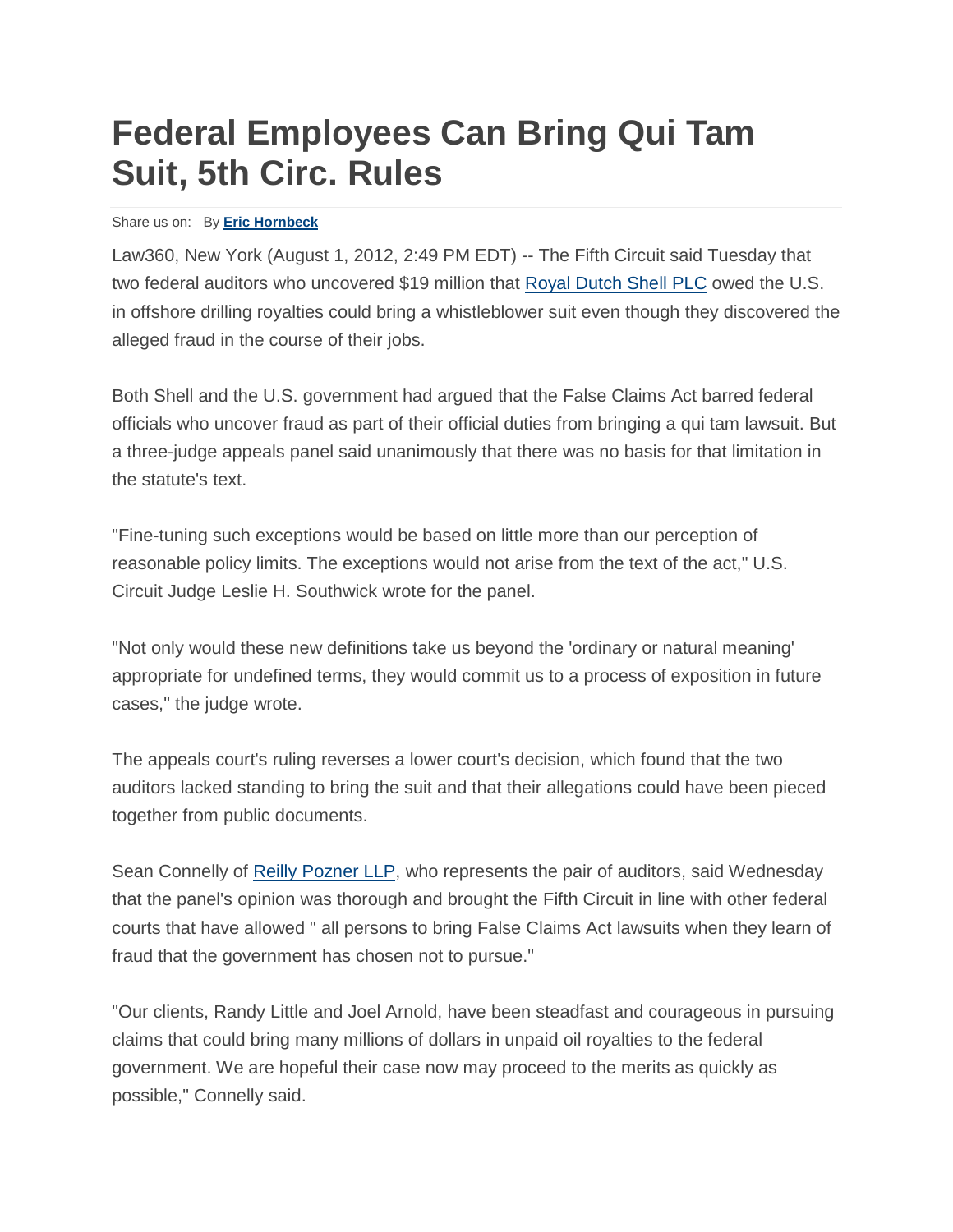A Shell attorney didn't immediately respond to requests for comment.

The auditors claim they found that Shell had defrauded the [U.S. Department of the](https://www.law360.com/agencies/u-s-department-of-the-interior)  [Interior](https://www.law360.com/agencies/u-s-department-of-the-interior) by \$19 million between 2001 and 2005 by improperly deducting expenses to gather and store oil on a dozen offshore drilling platforms. The company did so in order to reduce the royalties it would owe the federal government, the plaintiffs allege.

Little and Arnold reported the findings to their superior, but the government didn't act, and so in 2006, they brought an ex-relator action, in which the government also declined to intervene, according to the complaint.

Both Shell and the government urged the Fifth Circuit to dismiss the lawsuit, arguing that allowing federal employees to be relators could create tension with the criminal conflict-ofinterest statute and federal ethics regulations, and could even be an implied repeal of those provisions.

But the Fifth Circuit rejected those arguments, saying that even if those provisions were implicated, they would be addressed in another forum, and that to hold otherwise would interfere with the prerogatives of the legislative and executive branches.

The government had also contended that allowing federal fraud investigators to reap monetary rewards for themselves through a qui tam action would undermine their duties to investigate wrongdoing and the government's discretion to bring enforcement action.

But the Fifth Circuit rejected that argument too, holding that the government could still intervene to dismiss qui tam actions and come up with new ethics guidelines.

"The government has monetary and personnel constraints that do not enable it to pursue every lead or prosecute every wrongdoer. By nature, bureaucracies can be slow to act, and on occasion can fall victim to corruption or restrictive partisan agendas," Judge Southwick wrote.

"There is potential for governmental relators to prompt more agency responsiveness even when suits are not filed. Additionally, the prospect of monetary awards might provide public servants with additional incentives to ferret out fraud," she said.